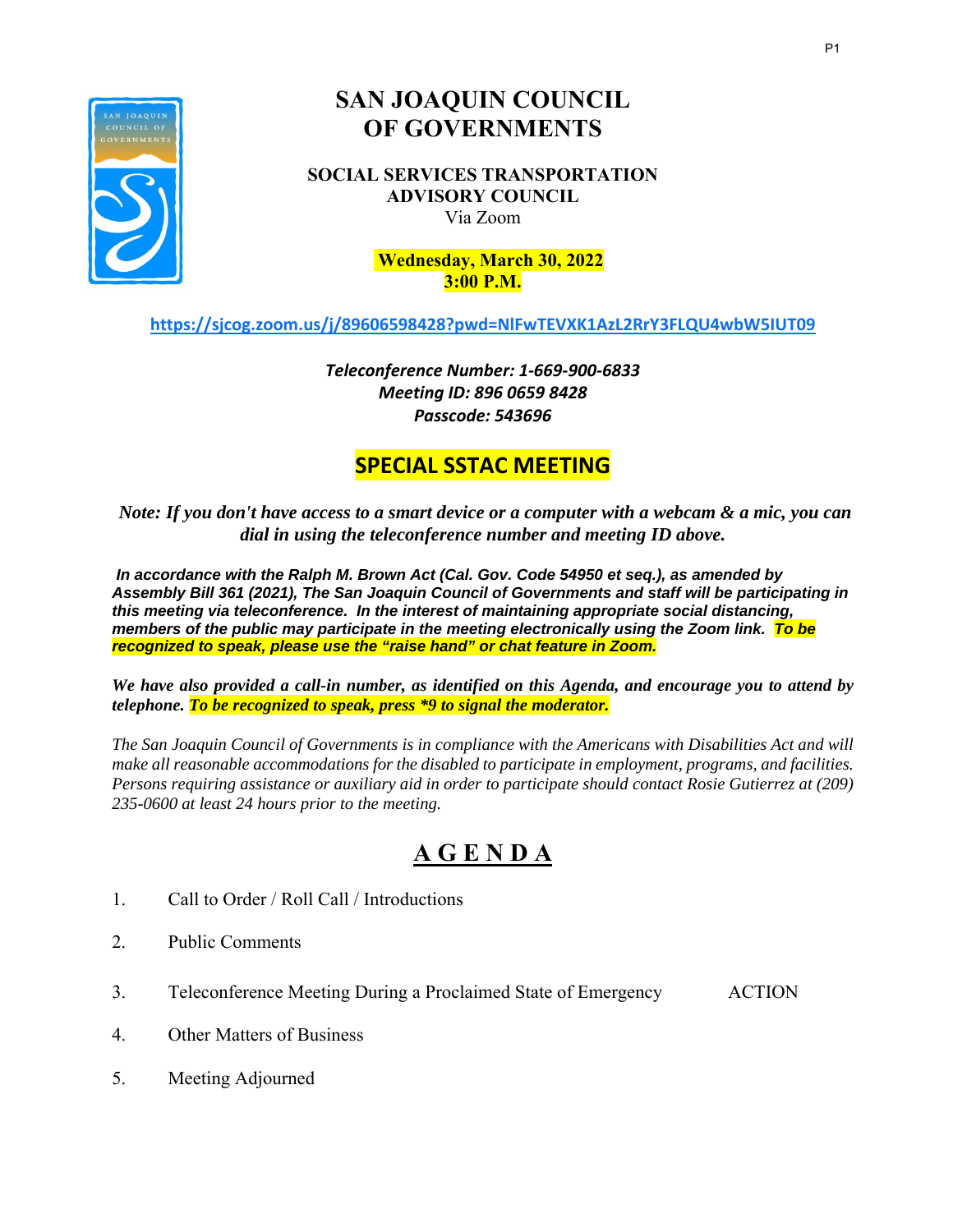# AGENDA ITEM 3

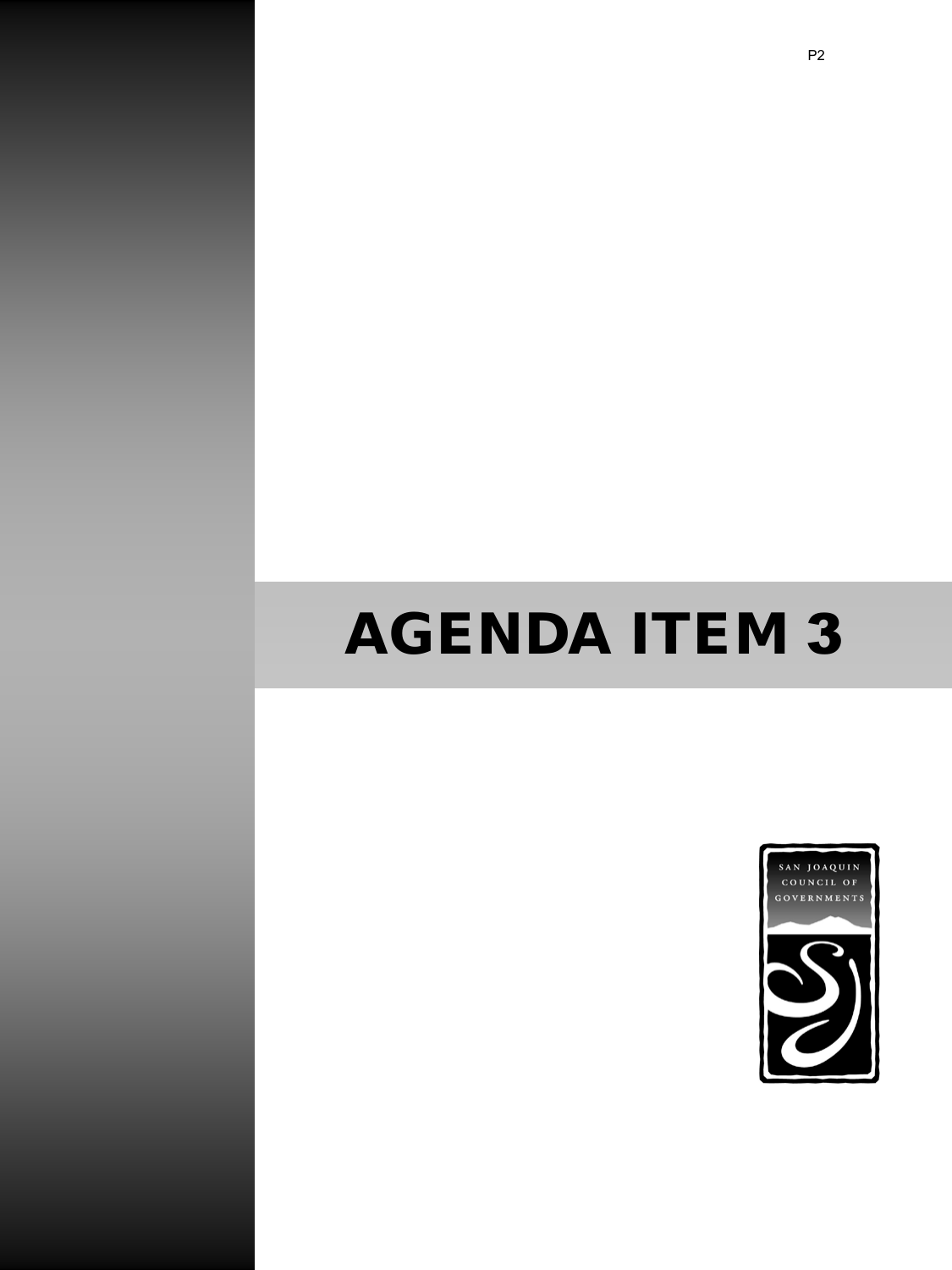March 2022 Social Services Transportation Advisory Council

# **STAFF REPORT**

**SUBJECT:** Teleconference Meetings During a Proclaimed State of Emergency

#### **RECOMMENDED ACTION:** Approve Resolution R-22-75

#### **DISCUSSION:**

**SUMMARY:** On September 16, 2021, Governor Gavin Newsom signed Assembly Bill 361 ("AB 361") into law, amending the Ralph M. Brown Act (Gov. Code, § 54950 *et seq.*) (the "Brown Act"). AB 361 codified certain modified requirements for teleconference meetings held by public agencies, similar to those previously authorized and extended by executive order during the COVID-19 State of Emergency.

AB 361 was introduced to provide a longer-term solution for teleconference meetings during states of emergency, effective until January 1, 2024. AB 361 amends Section 54953 of the Government Code to allow the legislative body of a local agency to meet remotely without complying with the normal teleconference rules for agenda posting, physical location access, or quorum rules. To do so, one of three scenarios must exist, all of which require that the Governor has proclaimed a State of Emergency pursuant to Government Code section 8625:

- A. State or local officials have imposed or recommended measures to promote social distancing;
- B. The agency is holding a meeting for the purpose of determining whether meeting in person would present imminent risks to the health or safety of attendees; or
- C. The agency is holding a meeting and has determined that meeting in person would present imminent risks to the health or safety of attendees.

(Gov. Code, § 54953(e)(1).)

An agency and any committee that is required to comply with the Brown Act, that holds a meeting under either of the three scenarios must continue to post its agenda in the time required by the Brown Act and ensure that the public can address the board directly through teleconference means. (*Id.* at subd. (e)(2). If a disruption prevents the agency or committee from broadcasting the meeting or receiving public comments in real time, the agency or committee cannot take further action until those functions are restored; any actions taken during such a disruption are subject to legal challenge. (*Id.*)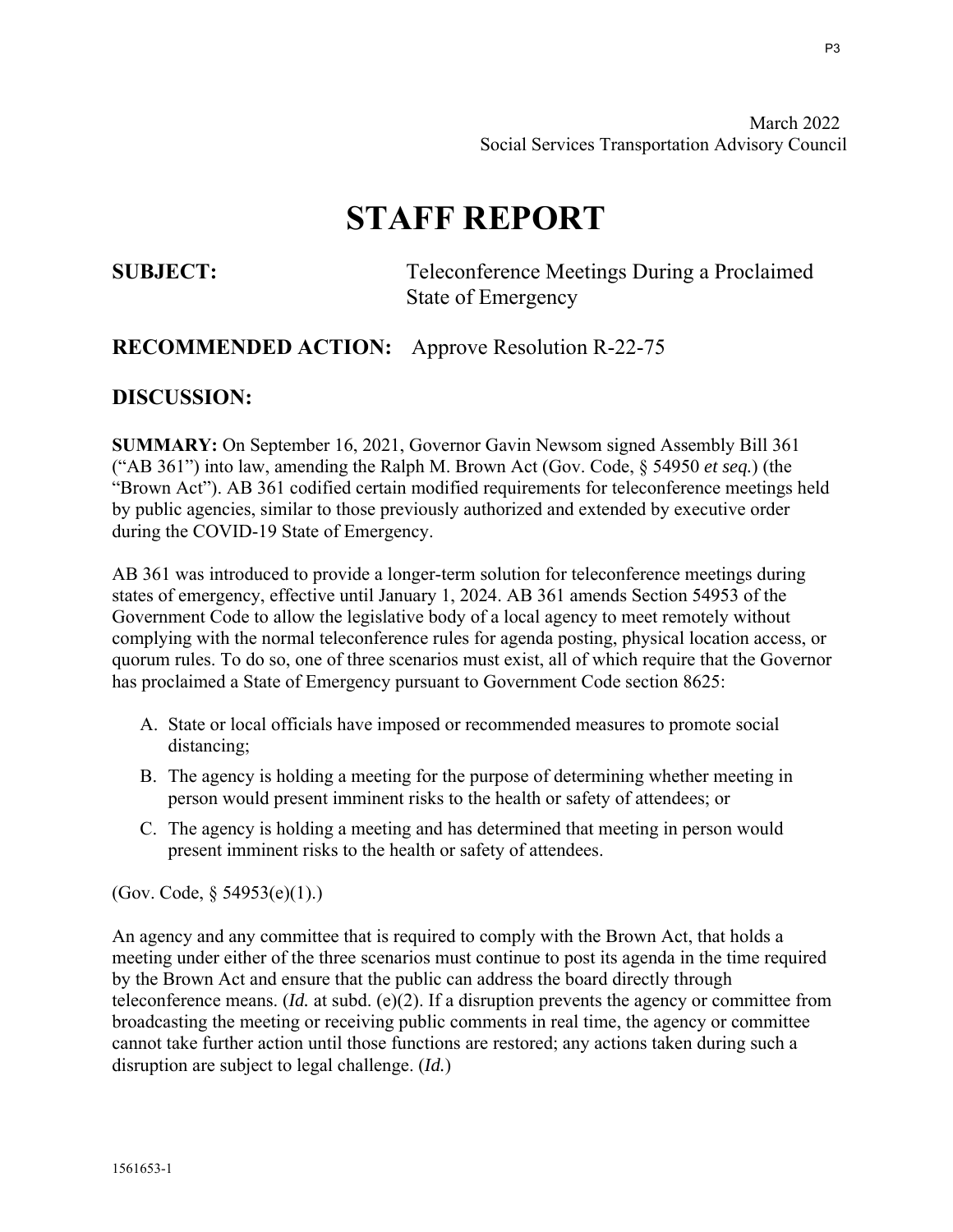Assuming the State of Emergency remains in effect, if the SJCOG Board of Directors (the "Board") or SJCOG committees wish to continue meeting under the modified rules, then the Board and each committee that wants to continue to meet using teleconference must each individually adopt an initial resolution within 30 days of the first teleconference meeting, and then must adopt an extension resolution at least every 30 days thereafter. (*Id.* at subd. (e)(3).) The resolutions must contain findings stating that the Board or committee has reconsidered the circumstances of the State of Emergency and either (1) the State of Emergency continues to directly impact the ability of the members to meet safely in person, or (2) State or local officials continue to impose or recommend measures to promote social distancing. (*Id.*)

Where consecutive regular meetings fall outside the 30-day time frame, the Board or committee should hold a special "AB 361" remote meeting within the 30-day window simply to reauthorize the AB 361 exceptions. Without the AB 361 exceptions, the Board or committee will be required to return to normal in-person meetings or provide public access at each remote location under the traditional teleconference rules, as of October 1, 2021. Therefore, if the AB 361 authorization lapses and the Board or a committee wishes to hold a teleconference meeting, it will be required to post agendas and provide public access at each remote location, identify those locations in the agenda, and maintain a quorum of the board within agency boundaries. If a meeting is not held in conformity with AB 361, board members may not teleconference from their residences or other locations which are not open and accessible to the public.

#### **FISCAL IMPACT:**

None.

#### **ATTACHMENT:**

R-22-75

*Prepared by: Rod A. Attebery, General Counsel*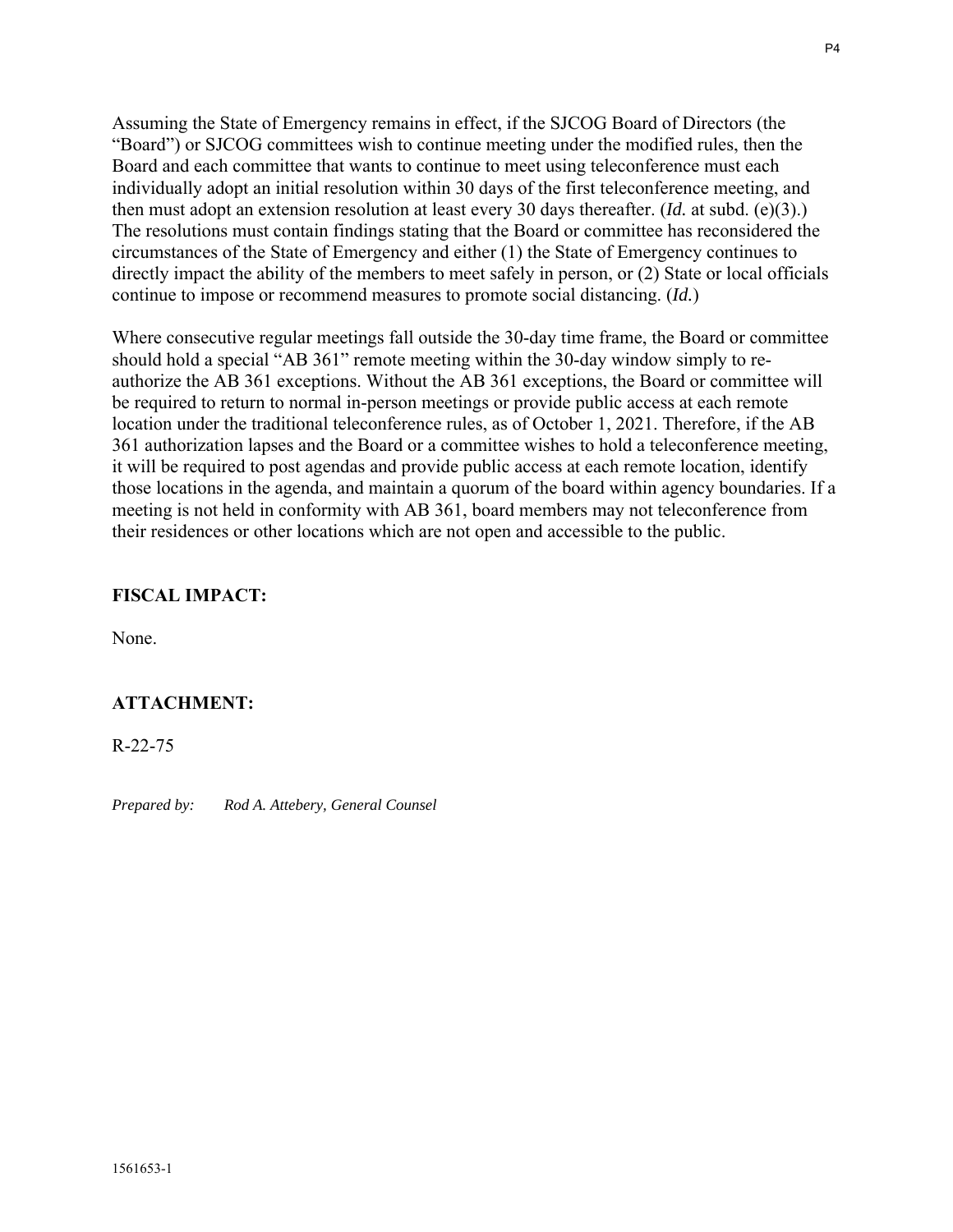

#### **RESOLUTION SAN JOAQUIN COUNCIL OF GOVERNMENTS SOCIAL SERVICES TRANSPORTATION ADVISORY COUNCIL**

### **R-22-75**

#### **A RESOLUTION OF THE SOCIAL SERVICES TRANSPORTATION ADVISORY COUNCIL (SSTAC), A COMMITTEE OF THE SAN JOAQUIN COUNCIL OF GOVERNMENTS, (SJCOG) DETERMINING TO CONDUCT MEETINGS OF THE SJCOG SSTAC USING TELECONFERENCING PURSUANT TO GOVERNMENT CODE 54953 AS AMENDED BY AB 361 FOR THE PERIOD MARCH 30, 2022 THROUGH APRIL 29, 2022**

WHEREAS, the San Joaquin Council of Governments is committed to preserving and nurturing public access and participation in meetings of the Social Service Transportation Advisory Council; and

WHEREAS, all meetings San Joaquin Council of Governments' legislative bodies are open and public, as required by the Ralph M. Brown Act (Cal. Gov. Code 54950 – 54963), so that any member of the public may attend, participate, and watch the District's legislative bodies conduct their business; and

WHEREAS, the Brown Act, Government Code section 54953(e), as amended by AB 361 (2021), makes provisions for remote teleconferencing participation in meetings by members of a legislative body, without compliance with the requirements of Government Code section 54953(b)(3), subject to the existence of certain conditions; and

WHEREAS, a required condition is that a state of emergency is declared by the Governor pursuant to Government Code section 8625, proclaiming the existence of conditions of disaster or of extreme peril to the safety of persons and property within the state caused by conditions as described in Government Code section 8558; and

WHEREAS, it is further required that state or local officials have imposed or recommended measures to promote social distancing, or, the legislative body meeting in person would present imminent risks to the health and safety of attendees; and

WHEREAS, on March 4, 2020, the Governor proclaimed a State of Emergency to exist in California as a result of the threat of COVID-19; and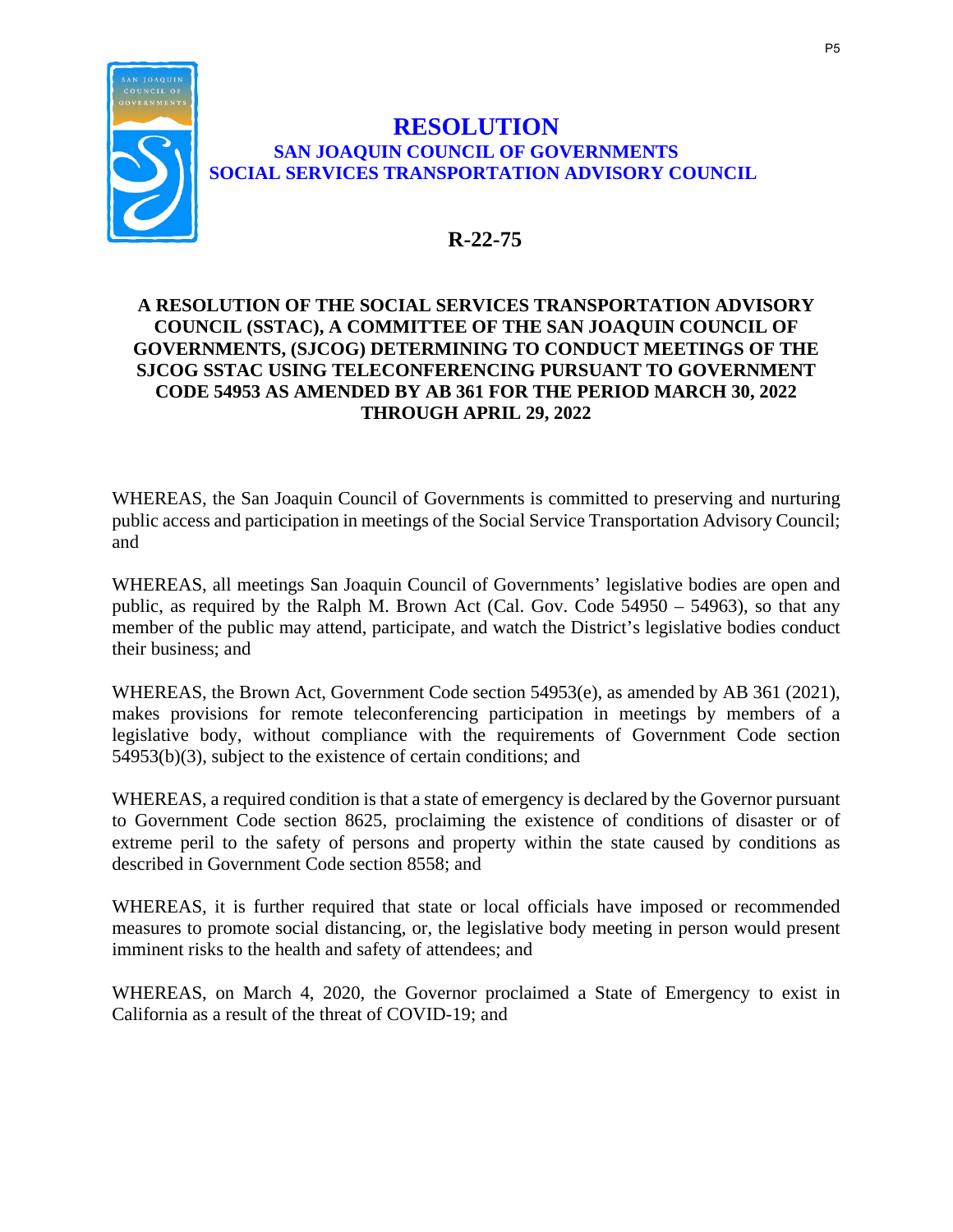Page 2 of 3 R-22-75

WHEREAS, Cal-OSHA adopted emergency regulations (Section 3205) imposing requirements on California employers, including measures to promote social distancing; and

WHEREAS, an Order of the San Joaquin County Public Health Officer acknowledges that close contact to other persons increases the risk of transmission of COVID-19; and

WHEREAS currently the dominant strain of COVID-19 in the country, is more transmissible than prior variants of the virus, may cause more severe illness, and even fully vaccinated individuals can spread the virus to others resulting in rapid and alarming rates of COVID-19 cases and hospitalizations, therefore, meeting in person would present imminent risks to the health or safety of attendees.

NOW, THEREFORE, BE IT RESOLVED, that the SJCOG Social Service Transportation Advisory Council approves:

Section 1. Recitals. The Recitals set forth above are true and correct and are incorporated into this Resolution by this reference.

Section 2. Finding of Imminent Risk to Health or Safety of Attendees. SJCOG Social Service Transportation Advisory Council does hereby find that the current dominant strain of COVID-19 in the country, is more transmissible than prior variants of the virus, may cause more severe illness, and that even fully vaccinated individuals can spread the virus to others resulting in rapid and alarming rates of COVID-19 cases and hospitalizations has caused, and will continue to cause, conditions of peril to the safety of persons, thereby presenting an imminent risk to health and/or safety to SJCOG's employees and attendees of SJCOG's legislative bodies' public meetings; and

Section 3. Teleconference Meetings. The SJCOG Social Service Transportation Advisory Council does hereby determine as a result of the State of Emergency proclaimed by the Governor, and the recommended measures to promote social distancing made by State and local officials that the SJCOG Social Service Transportation Advisory Council may conduct their meetings without compliance with paragraph (3) of subdivision (b) of Government Code section 54953, as authorized by subdivision  $(e)(1)(A)$  and  $(B)$  of section 54953, and shall comply with the requirements to provide the public with access to the meetings as prescribed in paragraph (2) of subdivision (e) of section 54953; and

Section 4. Direction to Staff. The Executive Director and SJCOG staff are hereby authorized and directed to take all actions necessary to carry out the intent and purpose of this Resolution including, conducting open and public meetings in accordance with Government Code section 54953(e) and other applicable provisions of the Brown Act.